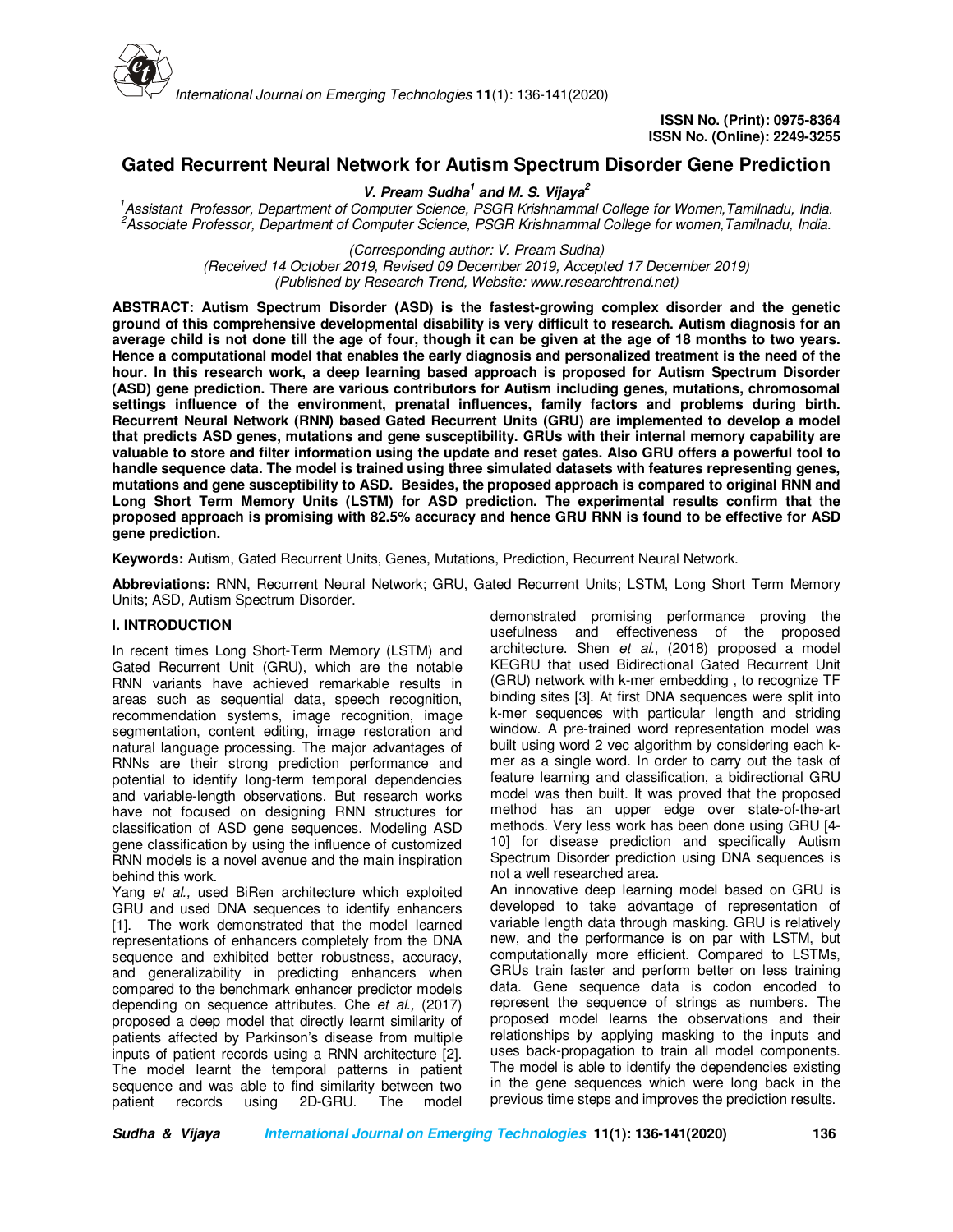The vanishing gradient problem is addressed by GRU as the hidden nodes in traditional RNN are replaced by GRU node. The primary design of GRUs is that the gradient chains do not fade away due to the length of sequences as values are conceded completely through the cells. Fig. 1 shows the architecture of GRU. GRU consists of a reset gate that decides on merging the new input with the previous memory, and the update gate that identifies the previous memory to be kept around.

**Reset Gate:** Basically, this gate is employed from the model to fix the amount of the past information to overlook while calculating current information.

**Update Gate:** It allows the model to resolve the precedent information from previous time steps that is required to be passed to the future. It is really dominant as the model can choose to copy the entire information from the past and remove the threat of vanishing gradient crisis.

The reset gate allows the unit to disregard the previously computed state and the update gate computes the modification done during the activation. The hidden layer is computed using ht that holds information for the present unit and sends it down to the network. The update gate decides the information to be collected from the current memory content and preceding memory content. The model learns to set the vector  $z_t$  closer to 1 and stores a bulk of the previous information. During this time  $1 - z_t$  will be nearing 0 and hence a majority of the current content will be overlooked.



**Fig. 1.** Gated Recurrent unit.

Hence it is proposed to investigate the use of GRU RNN for recognizing ASD gene sequences, as it is efficient in handling unequal length sequences naturally. In our previous work [11] traditional decision tree was investigated for gene prediction. The GRU model in this work brings down the count of parameters required to be taught as it shares the parameters. Though various variants of RNN [12] are available GRU is applied here, as it is easier to train and also has the capability of retaining information from the past. This paper aims to incorporate the benefits of GRU architecture in the next level of research for the identification of ASD genes, mutations and gene susceptibility

#### **II. MATERIALS AND METHODS**

In this work GRU network exploiting the shared feature extraction between user defined layers is employed to distinguish ASD causing genes, their susceptibility and driving mutations. When deep architectures are created using the sequential method there are layers which do not share data and do not allow multiple inputs or outputs. But the functional models have a lot more flexibility and can be easily defined where layers connect to more than just previous and next layers. But when developing a GRU based functional model,

instances of layers are initially created and connected directly to each other. The proposed methodology includes three functional parts such as creating datasets, model development and performance assessment as depicted in Fig. 2.



**Fig. 2.** Proposed GRU based ASD Prediction Model.

**Datasets:** In the initial phase R script is used to simulate the mutations in CDNA sequences collected from HGMD database with the help of mutational information from SFARI gene database. The corpus is constructed with 1000 mutation induced gene sequences consisting of ten types of ASD genes and four different types of mutations. The three datasets CMDS, MDS and GSDS are used here in building the GRU based gene prediction, mutation prediction and gene susceptibility prediction model respectively. The dataset CMDS consists of features such as gene features, codon features, alignment features accounting to 43 attributes captured from 1000 gene sequences of 10 gene types. Gene mutation features, amino acid change features and published matrix features are identified and extracted for preparing the MDS dataset comprising 1000 instances related to 4 mutation types with a dimension of 15. The GSDS dataset includes 25 attributes pertaining to gene, mutation, conserved protein domains, gene expression profiles and pathway interactions of 1000 instances. When the gene score is  $>= 0.8, >0.5$  and  $< 0.8$  and  $<=0.5,$  the gene susceptibility to ASD is defined as high, medium and low respectively.

Given a gene sequence S consisting of codons which are substrings named  $s_i$  the Eqn. (1) defines S as follows

 $S = \{s_1, s_2, \ldots, s_i\}$ , i = 1 to n where  $n = |S| / 3$  (1) Ex: The gene sequence ACACTGGTTCCA… consists of codons ACA CTG GTT CCA…

A DNA sequence is made up of nucleotide unit consisting of anyone of the four nitrogenous nucleotide bases namely adenine (A) or guanine (G) or cytosine (C) or thymine (T).

Every codon which is a triplet, codes for an amino acid and this codon mapping is mathematically formulated as given in Eqn. (2)

s<sub>1</sub> ε {xp{yq{zr}}}, where  $<$ xp / yq / zr> = A/C/G/T where  $p, q, r = 1, 2, 3, 4$  (2)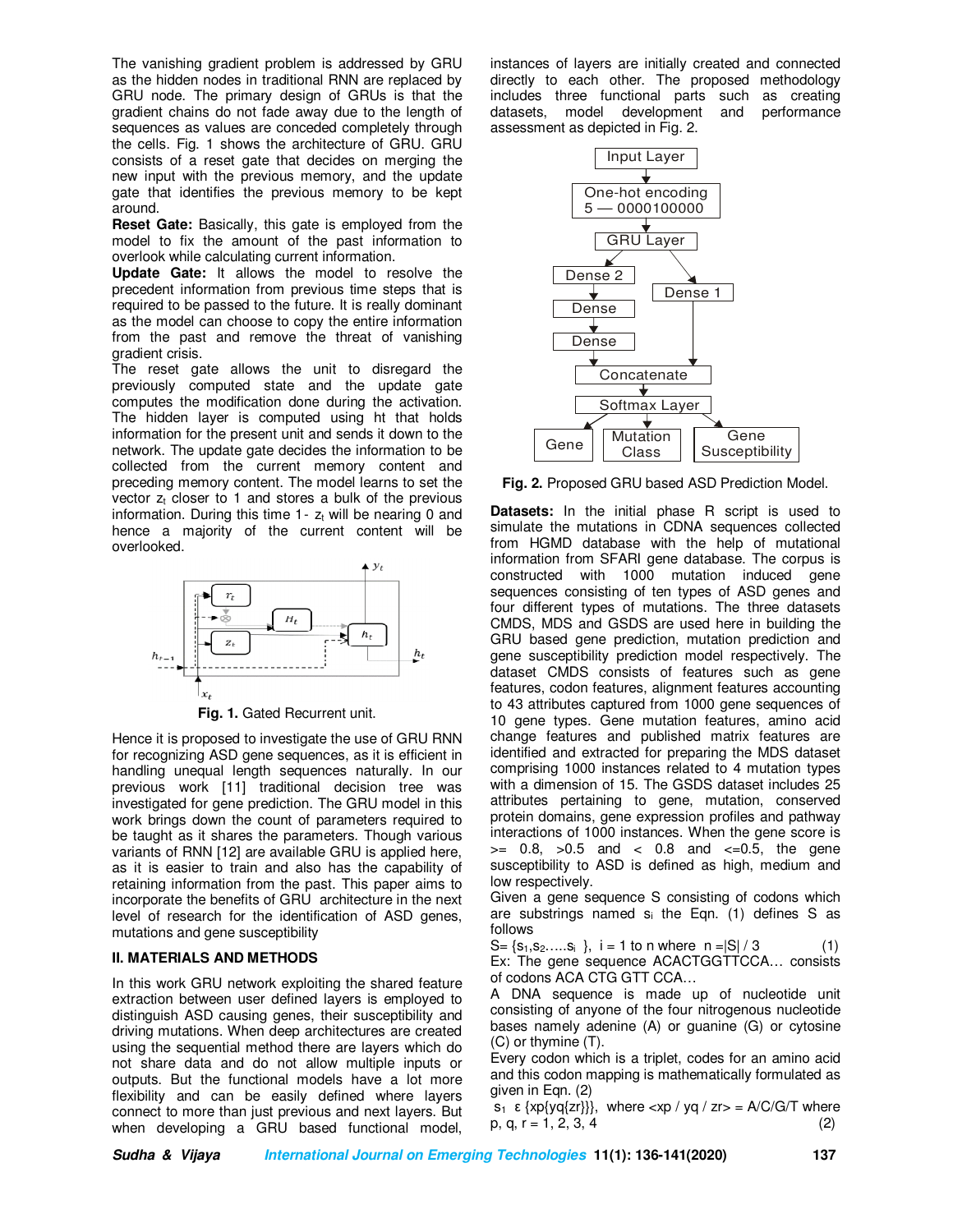For example, the triplet  $\langle x1 \rangle$  y  $z1$  represents the Codon AGA.

During protein assembling codons composed of three nucleotide bases specify the amino acids and there exists 64 possible combinations of such codons mapped onto numbers ranging from 1 to 64. The entire gene sequence S is converted into a numerical vector V of codons CO as in Eqn. (3).

 $V_i = [CO_i]$  where  $i = 1$  to nr, n=4, r=3, j =total number of gene sequences (3)

The length of each record varies and hence masking is done for the maximum codon size of 2582. Masking informs the model about the inputs that are observed and missing. The length of each record varies and hence masking is done for the maximum codon size of 2582. Masking informs the model about the inputs that are observed and missing. Each class value is represented by a binary vector and one hot encoding of the class values is used in all three datasets. For example class 7 is converted into 0000001000 and 2 is converted into 0100000000. The problem is modeled as classification, in which the expected output is a class with 10 possible values. In the final step reshaping of the one hot encoded sequences are done into a format to be used as input to the GRU. There are 1000 samples in the training dataset each with a length 2582 and are assigned class label ranging from one to ten that are one hot encoded.

**Model Building:** The proposed model applies the concept of shared feature extraction between layers using the Keras functional API. The proposed model is built by creating instances of layers and connecting them to each other in pairs. In a functional API the model is defined with multiple input or output models along with models that share layers. It enables layers to be connected to any other layer more than just the previous and next layers.

In this work, there are two parallel sub-models designed to infer the output of a GRU feature extractor for sequence classification. The input to the model is 2582 time steps of 1 feature. A GRU layer with 10 memory cells is used to interpret this sequence. The foremost interpretation model is a shallow single fully connected layer and next a deep three layer model is designed. The interpretation models output is concatenated into a lengthy vector and is passed to the output layer for classification. There are ten neurons in the output layer which is a fully connected layer for the 10 possible integers that may be output. This layer uses the softmax activation function to enable the network to discover and output the distribution through the possible output values. The GRU model is compared with other RNN variants BRNN and LSTM.

In this model the layers take a more functional form as compared to the sequential model. The inputs to each layer are explicitly specified and the output of each layer is controlled. The layer Input\_1 acts as input to GRU layer which in turn acts as input to dense\_1 and dense\_2. Further Dense\_3 receives dense\_2 as input and is passed on to dense\_4. Now the output from both dense 1 and dense 4 is concatenated and given as input to dense 5. This allows the tensors to be shared with multiple layers. The total parameters used for training is 1220 out of the total 2582 parameters.

The log loss function was used while training the network that is apt for classification problems involving multiple classes. Log loss minimizes the loss function for the training data. Eqn. (4) defines the loss with respect to predictions and the true labels

 $L(y,p) = -1/N \sum y_{ij}$ .logp<sub>ij</sub> where number of samples is referred by N,  $y_{ii}$  indicates if label j is the correct classification for instance i, and the probability of assigning label j to sample i is given by  $p_{ij}$ . The network weights are iteratively updated through Adam optimizer based on training data. The parameter values considered are learning rate as 0.01, beta1 as 0.9, beta2 as 0.999 and epsilon as 1e-08. Adam optimizer uses the average of first moment, and the second moments of the gradients to adapt the parameter learning rates. The optimizer computes an exponential moving average of the gradient and that of the squared gradient. The accuracy metric along with the loss is reported for each training epoch to evaluate the skill of the model. A large batch size of 64 is used to space out weight updates. The learning rate of 0.01 is fixed and when varying dropouts from 0.2 to 0.5 are experimented for these datasets it was found that dropout of 0.3 was optimal. Varying epochs of 50, 100, 150, 200, 250 are experimented and the epoch size of 250 is fixed for the network. Table 1 shows the hyperparameters of the model.

|  |  |  |  |  |  |  |  | Table 1: Hyperparameters of the proposed model. |
|--|--|--|--|--|--|--|--|-------------------------------------------------|
|--|--|--|--|--|--|--|--|-------------------------------------------------|

| Hyperparameters     | <b>Values</b>  |
|---------------------|----------------|
| Optimizer           | Adam Optimizer |
| Learning Rate       | 0.01           |
| Dropout             | 30%            |
| Activation function | Softmax        |
| Epochs              | 250            |
| Batch size          | 64             |

Learning rate hints the optimizer about moving the weights in opposite direction of the gradient for a minibatch. In order to avoid overfitting the training data, regularization is a good approach. During training, the dropout regularization parameter randomly hops neurons, that forces others in the layer to choose the slack. In each weight update cycle nodes to be droppedout with a given probability are arbitrarily chosen. The model was tested with different dropout percentages varying from 20- 50% and the results were recorded.

#### **III. RESULTS AND DISCUSSION**

GRU with shared feature extraction between layers has been implemented using the Keras functional API which is constructive for creating multifarious models such as multi-input or multi-output models, directed acyclic graphs and models with shared layers. The various hyperparameters are configured and the GRU layer is implemented. To improve efficiency, data were partitioned on mini-batches of size 64 during training and testing. The learning rate of 0.01 is used and when dropouts from 0.2 to 0.5 were experimented it was found that dropout of 0.3 was optimal. The Adam optimization algorithm was used and epochs of 50, 100, 150, 200, 250 are experimented.

Three models are built under these parameter settings. The GRU model is trained using these parameter settings with CMDS dataset and the ASD causative gene identification model is built. The MDS dataset is used to train the mutation prediction model and similar experiment is carried out on the GSDS dataset to build the gene susceptibility recognition model. The standard 10 - fold cross-validation technique was applied and the performance of the gene prediction, mutation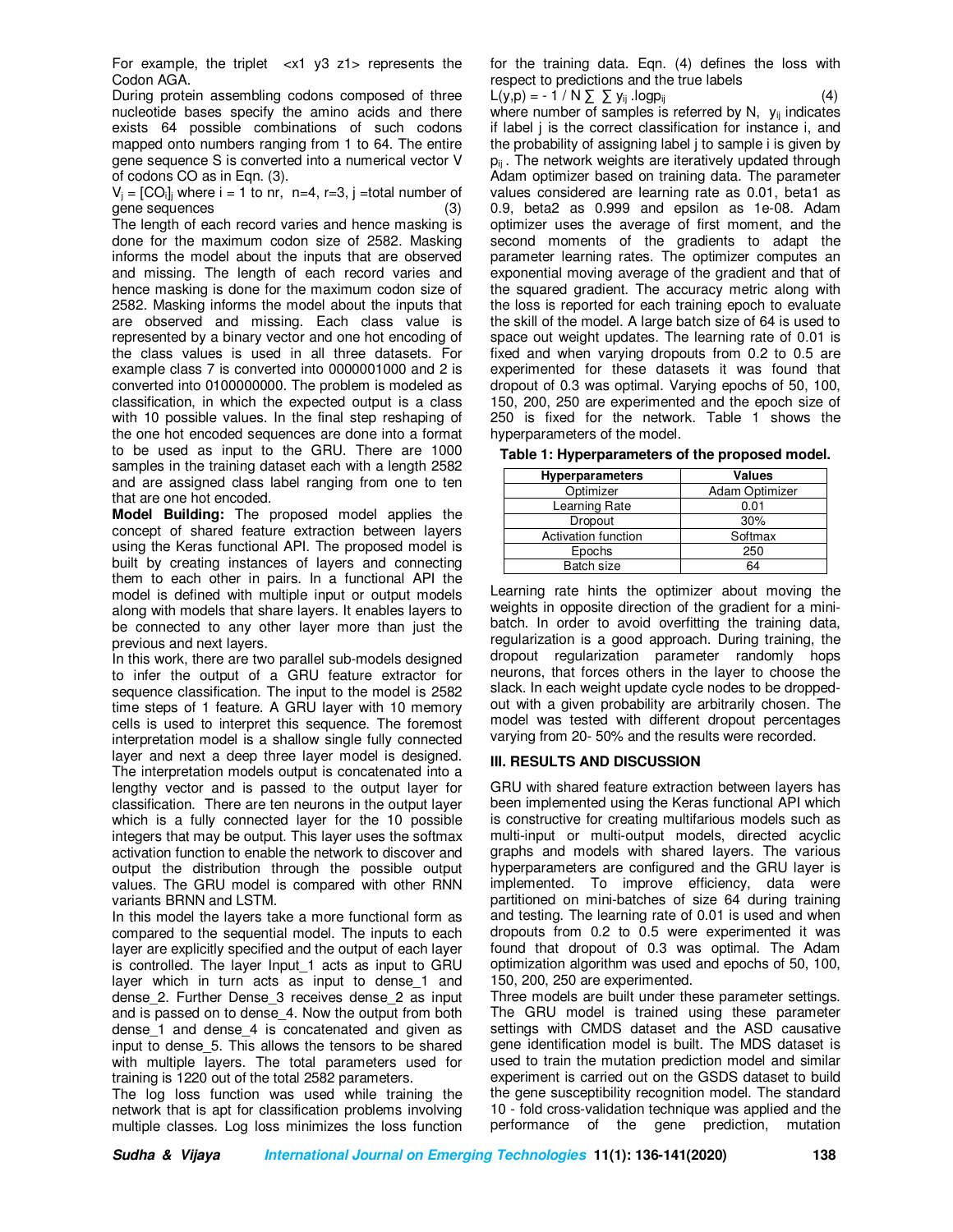identification and gene susceptibility recognition models were evaluated based on prediction accuracy, logarithmic loss, precision, recall and F-measure.

Table 2 depicts the accuracy of the network and it is shown that GRU based ASD gene prediction model has achieved an accuracy of 82.5% at 250 epochs which is higher than that of gene susceptibility identification model which is 80.0%. As depicted in Fig. 3, at 50 epochs the mutation prediction model achieved an accuracy of 80.1%, gradually increased to 81% at 150 epochs and reached 81.8% at 250 epochs. There is an increase of about 2.2% accuracy for the gene susceptibility prediction model from 50 to 250 epochs. The accuracy of gene prediction model at 50 epochs is 78.7%, 81.5% at 150 epochs and attains a maximum of 82.5% at 250 epochs. The experiments prove that accuracy of all three models increases as epochs are increased.

**Table 2: Epochwise Accuracy of GRU for Three Models.** 

| <b>Epochs</b> | Gene<br><b>Prediction</b><br><b>Model</b> | <b>Mutation</b><br><b>Prediction</b><br><b>Model</b> | Gene<br><b>Susceptibility</b><br><b>Prediction Model</b> |
|---------------|-------------------------------------------|------------------------------------------------------|----------------------------------------------------------|
| 50            | 78.7%                                     | 80.1%                                                | 77.8%                                                    |
| 100           | 79.2%                                     | 80.6%                                                | 78.1%                                                    |
| 150           | 81.5%                                     | 81.0%                                                | 78.7%                                                    |
| 200           | 82.0%                                     | 81.5%                                                | 79.2%                                                    |
| 250           | 82.5%                                     | 81.8%                                                | 80%                                                      |



**Fig. 3.** Accuracy of GRU model at different epochs.

Log Loss calculates the accuracy of a classifier by punishing misclassifications. Table 3 illustrates the loss of the network and as seen in Fig. 4, the log loss keeps reducing as epochs are increasing. The models have achieved enhanced performance by reducing its misclassifications. Initially at 50 epochs the three models had log loss of 0.9845, 0.953 and 1.0849 for predicting genes, mutations and susceptibility respectively. This gets reduced with a difference of 0.2683, 0.1339 and 0.2874 respectively for the above three models at the end of 250 epochs. The log loss associated with classifying the ASD causative genes is 0.7162 which is comparatively less when compared to that of 0.8184 for mutation classification and 0.7615 for recognizing the predisposition of genes to the disorder. The accuracy and training loss was found to be optimum at 250 epochs. The performance of the proposed network was compared with the prediction models for gene, mutation and gene susceptibility that were configured with two Dense layers and a masking layer. The learning rate and dropout was fixed as 0.01 and 0.03 respectively. The performance comparison of these three models is shown in Table 4.

| Table 3: Epochwise Log loss of GRU for Three |
|----------------------------------------------|
| Models.                                      |

| <b>Epochs</b> | Gene<br><b>Prediction</b><br><b>Model</b> | <b>Mutation</b><br><b>Prediction</b><br><b>Model</b> | Gene<br><b>Susceptibility</b><br><b>Prediction</b><br><b>Model</b> |  |  |
|---------------|-------------------------------------------|------------------------------------------------------|--------------------------------------------------------------------|--|--|
| 50            | 0.9845                                    | 0.9523                                               | 1.0489                                                             |  |  |
| 100           | 0.9661                                    | 0.9515                                               | 0.9961                                                             |  |  |
| 150           | 0.8015                                    | 0.8893                                               | 0.9215                                                             |  |  |
| 200           | 0.7965                                    | 0.8417                                               | 0.8268                                                             |  |  |
| 250           | 0.7162                                    | 0.8184                                               | 0.7615                                                             |  |  |





| Table 4: Comparative Performance of GRU based Models. |
|-------------------------------------------------------|
|-------------------------------------------------------|

| <b>Metrics</b>                   | <b>Gene Prediction</b><br><b>Model</b> | <b>Mutation</b><br><b>Prediction Model</b> | <b>Gene Susceptibility</b><br><b>Prediction Model</b> |
|----------------------------------|----------------------------------------|--------------------------------------------|-------------------------------------------------------|
| Precision                        | 0.83                                   | 0.81                                       | 0.79                                                  |
| Recall                           | 0.81                                   | 0.82                                       | 0.81                                                  |
| F-Measure                        | 0.82                                   | 0.81                                       | 0.8                                                   |
| Accuracy                         | 82.5%                                  | 81.8%                                      | 80.00%                                                |
| Correctly classified instances   | 414                                    | 409                                        | 401                                                   |
| Incorrectly classified instances | 86                                     | 91                                         | 99                                                    |
| Sensitivity                      | 83.5%                                  | 85.2%                                      | 82.6%                                                 |
| Specificity                      | 78.3%                                  | 80.3%                                      | 77.4%                                                 |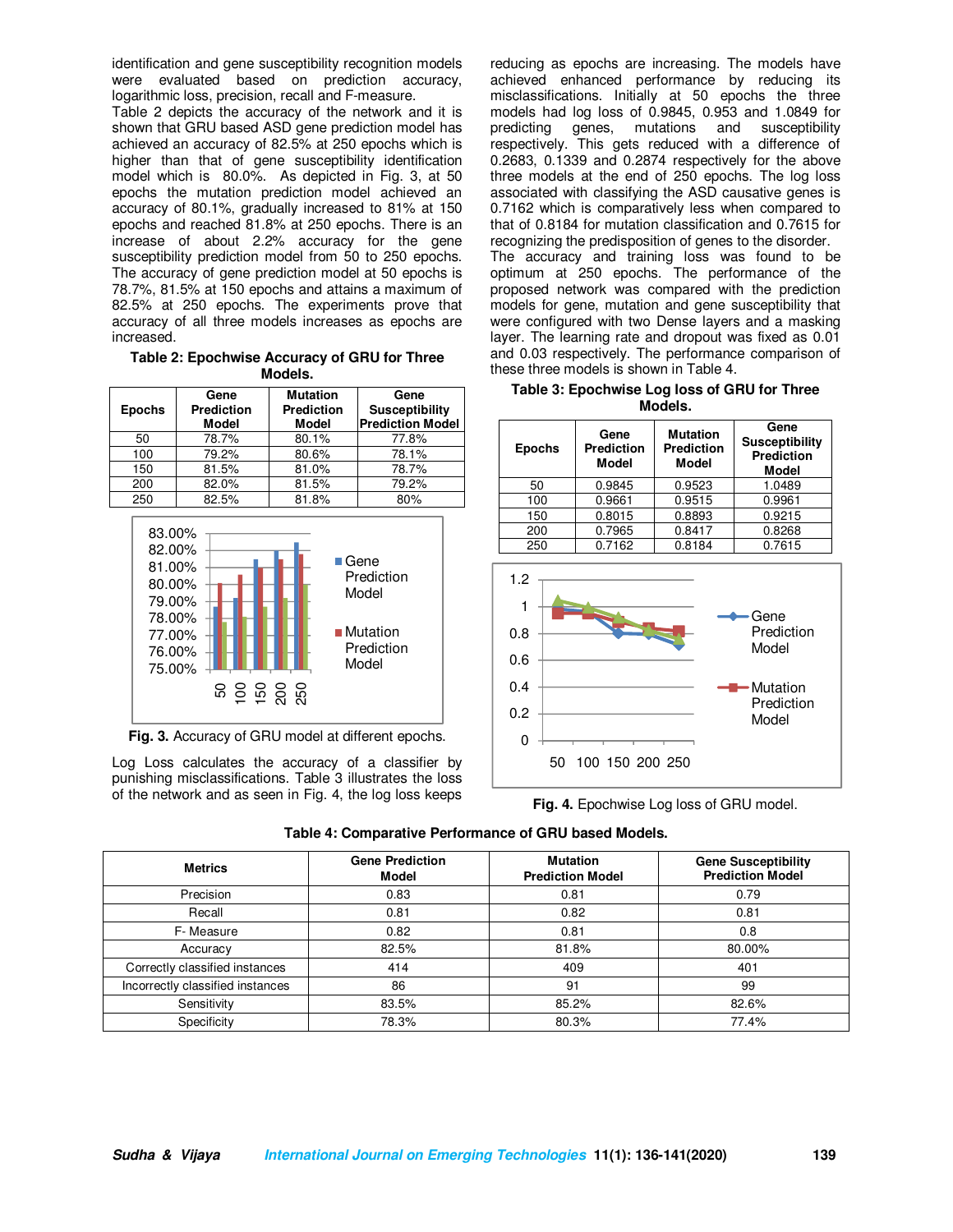

**Fig. 5.** Performance of GRU Based Gene Prediction Model.

The result analysis indicates that GRU model shows promising performance for the ASD gene prediction model. It is effective in predicting the ASD genes with a precision of 0.83, recall of 0.81 and F-measure of 0.82. The GRU based gene susceptibility prediction model has correctly identified 401 instances and has achieved sensitivity of 82.6%. GRU classifier for the mutation prediction has achieved 85.2 % sensitivity, 0.81 precision and a recall of 0.82. When evaluating the specificity, GRU gives a prominent score value of 80.3% for identifying the gene mutations whereas it is 78.3% and 77.4% for ASD gene and susceptibility prediction models. The performance of the GRU based ASD gene prediction model is shown in Fig. 5.

The effectiveness of the GRU classifier is compared with other deep learning models developed using DNN, BRNN and LSTM in the previous experiments. The performance measures like precision, recall, accuracy and F-measures are used to compare GRU based models with the other deep network architectures. The comparative results of accuracy and log loss of GRU based ASD gene prediction model with other deep models is reported in Table 5 and 6 and the same is depicted in Fig. 6 and 7 respectively.

**Table 5: Comparative Results of GRU based ASD Gene Prediction Model with other deep Models.** 

| <b>Metrics</b> | <b>BRNN</b> | <b>LSTM</b> | GRU   |
|----------------|-------------|-------------|-------|
| Precision      | 0.80        | 0.81        | 0.83  |
| Recall         | 0.77        | 0.78        | 0.81  |
| F-Measure      | 0.78        | 0.79        | 0.82  |
| Accuracy       | 81.3%       | 81.9%       | 82.5% |

**Table 6: Comparative Results of Log Loss of GRU Based Prediction Model with other deep Models.** 

| Model       | Gene<br><b>Prediction</b><br>Model | <b>Mutation</b><br>Prediction<br>Model | Gene<br><b>Susceptibility</b><br><b>Prediction</b><br><b>Model</b> |
|-------------|------------------------------------|----------------------------------------|--------------------------------------------------------------------|
| <b>BRNN</b> | 0.8010                             | 0.9615                                 | 0.9459                                                             |
| <b>LSTM</b> | 0.8284                             | 0.9562                                 | 0.7811                                                             |
| GRU         | 0.7162                             | 0.8184                                 | 0.7615                                                             |



**Fig. 6.** Comparative performance of BRNN, LSTM, GRU models for ASD gene prediction.

It is proved that GRU model outperforms the other three deep models to identify the ASD causing genes. The LSTM model achieved precision of 0.81 and recall of 0.78 whereas GRU has achieved 0.83 and 0.82 for the same task. GRU model has comparatively less misclassifications for all three models and hence evidenced reduced logarithmic loss of 0.7162, 0.8184 and 0.7615 respectively. Both the layers have learned 1220 parameters which contributed significantly in the classification task. No rigid preprocessing procedures are required which can simplify the diagnosis procedure and save the computation costs.



**Fig. 7.** Comparative Results of Log Loss of GRU based Prediction Model with other deep Models.

GRU model in this work involves two sub models which are parallelly processed to learn and share the parameters thereby reducing the total number of parameters needed to learn. Compared to other deep models BRNN and LSTM, GRU has the advantage of less parameters and easier training. The proposed method also outperforms BRNN, LSTM due to less number of updations in update gate z and reset gate r. The model has extracted gene characteristics automatically from CMDS dataset through self learning and has exhibited superior performance. The loss associated with misclassifications is also reduced for GRU based prediction model.

The exhaustive experiments of GRU architecture on three datasets ascertain that the prediction of ASD

**Sudha & Vijaya International Journal on Emerging Technologies 11(1): 136-141(2020) 140**